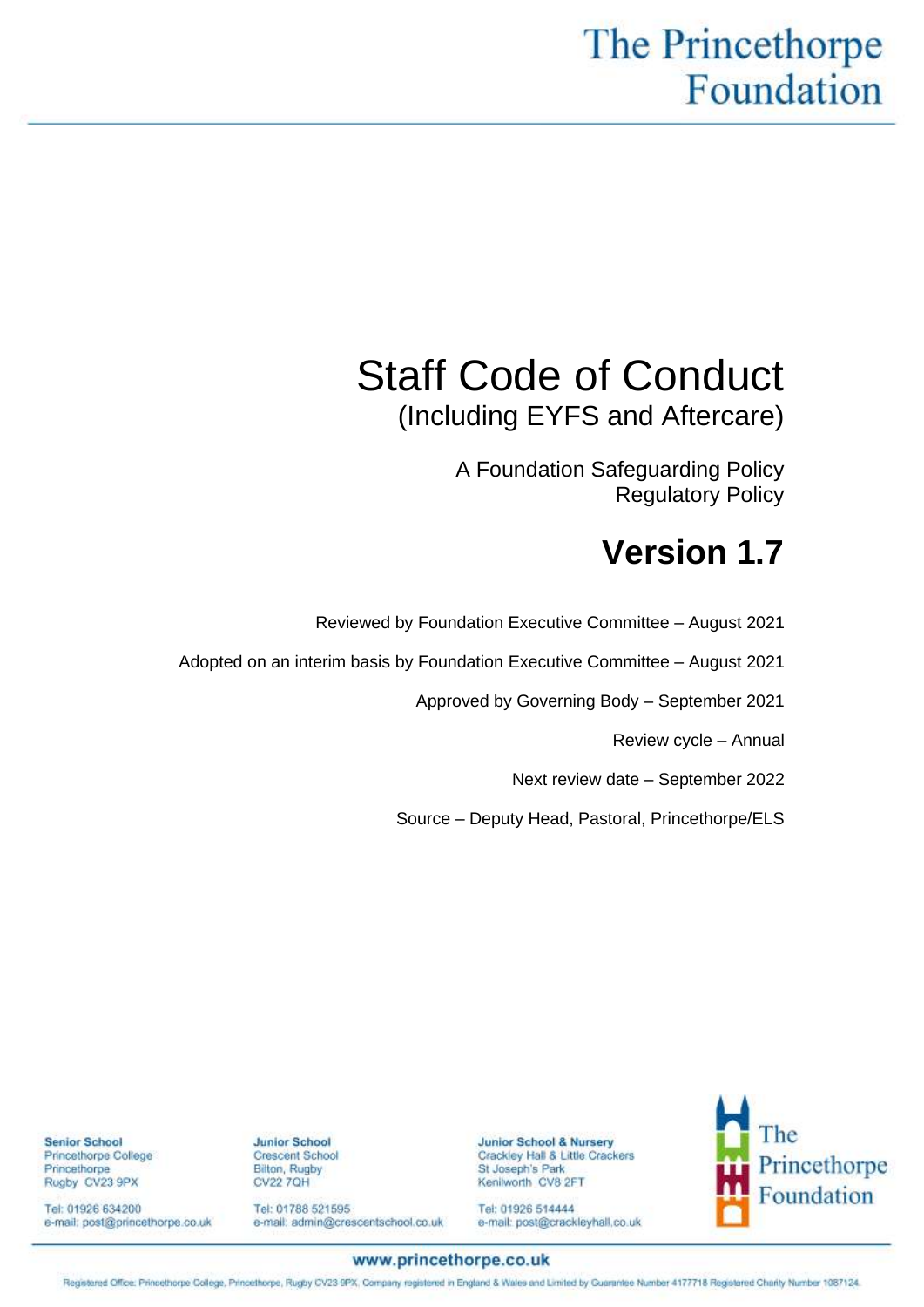# **Staff Code of Conduct**

|     | <b>Contents</b>                                                           |
|-----|---------------------------------------------------------------------------|
|     |                                                                           |
|     |                                                                           |
|     |                                                                           |
|     | Safe Working Practices for the Protection of Pupils and Staff in The      |
| 1.  |                                                                           |
| 2.  |                                                                           |
| 3.  |                                                                           |
| 4.  |                                                                           |
| 5.  |                                                                           |
| 6.  |                                                                           |
| 7.  |                                                                           |
| 8.  |                                                                           |
| 9.  |                                                                           |
| 10. |                                                                           |
| 11. |                                                                           |
| 12. |                                                                           |
| 13. |                                                                           |
| 14. |                                                                           |
| 15. | Physical Education and other activities which require physical contact 13 |
| 16. |                                                                           |
| 17. |                                                                           |
| 18. |                                                                           |
| 19. |                                                                           |
| 20. |                                                                           |
| 21. |                                                                           |
| 22. |                                                                           |
| 23. |                                                                           |
| 24. |                                                                           |
| 25. |                                                                           |
| 26. |                                                                           |
| 27. |                                                                           |
| 28. |                                                                           |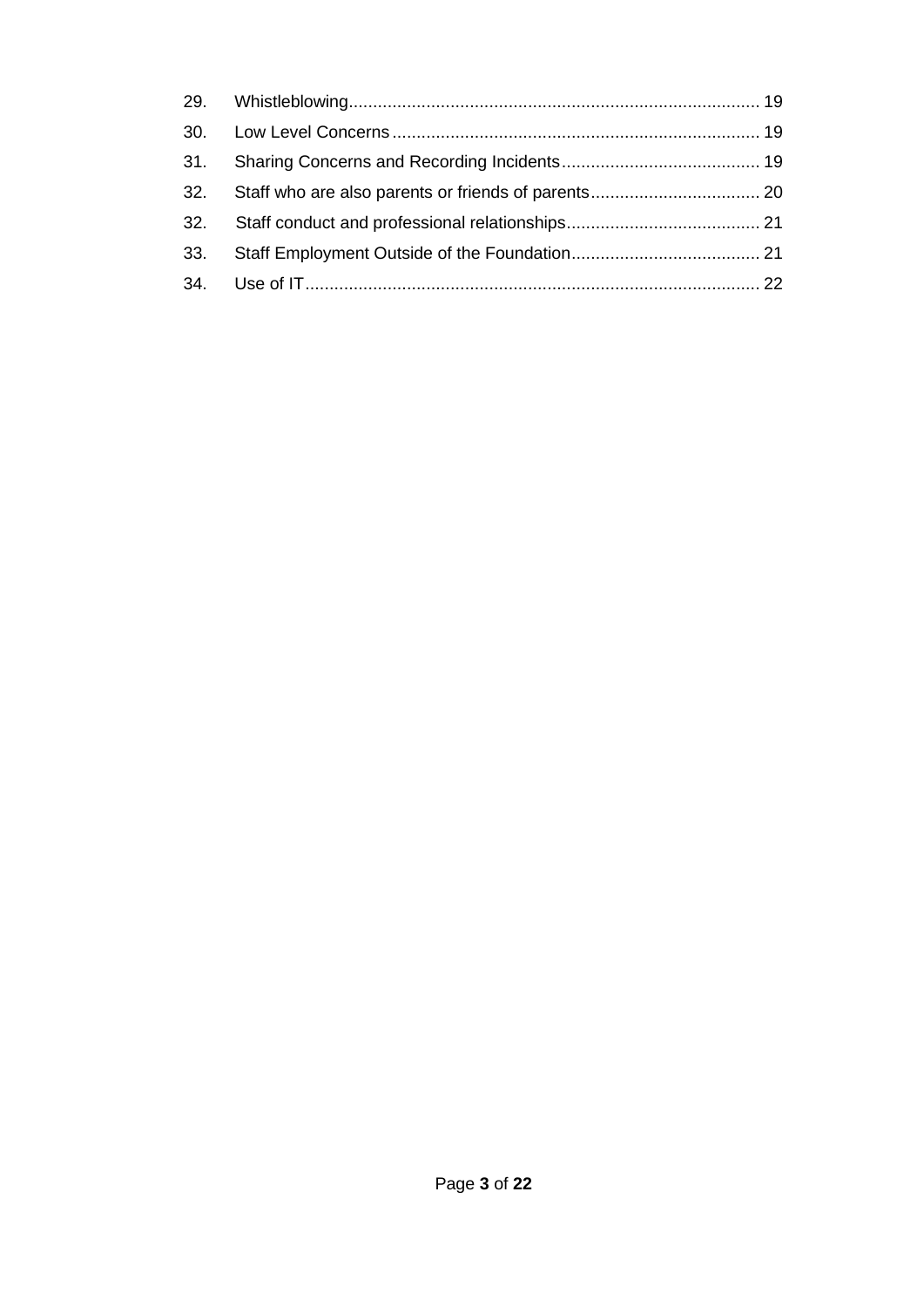## **Staff Code of Conduct**

# <span id="page-3-1"></span><span id="page-3-0"></span>**Overview**

The Princethorpe Foundation seeks to provide a safe and supportive environment, which secures the well-being and very best outcomes for pupils in their care. Our aims are set out on the Princethorpe College, Crackley Hall and Crescent websites.

This document forms part of and should be read in conjunction with the Foundation Safeguarding Policy and all connected Foundation policies and clarifies what is expected in terms of professional behaviour; it gives clear advice about what constitutes illegal behaviour and what might be considered as misconduct. It also describes safe practice and which behaviours should be avoided.

This Code of Conduct applies to all members of staff and contractors, self-employed teachers and others cleared to enter school.

If a member of staff does not follow this code of conduct this may lead to disciplinary procedures as detailed in the Foundation Disciplinary Policy.

There may be times when professional judgements are made in situations not covered by this document; it is expected that in these circumstances staff will always advise their senior colleagues of their justification for any such action already taken or proposed.

# <span id="page-3-2"></span>**Core Principles**

- The welfare of pupils and staff is paramount.
- Staff are responsible for their own actions and behaviour and should avoid any conduct which would lead any reasonable person to question their motivation and intentions.
- Staff should work, and be seen to work, in an open and transparent way.
- Staff should discuss and/or take advice promptly from their line manager or another senior member of staff over any incident, which may give rise to concern.
- Records should be made of any such incident and of decisions made/further actions agreed.
- Staff should apply the same professional standards in keeping with the School's Equal Opportunities Policy Statement.
- All staff should know the name of the Designated Safeguarding Lead (DSL) and be familiar with safeguarding arrangements and understand their responsibilities to safeguard and protect pupils.
- Staff should be aware that breaches of the law and other professional guidelines could result in criminal and/or disciplinary action being taken against them.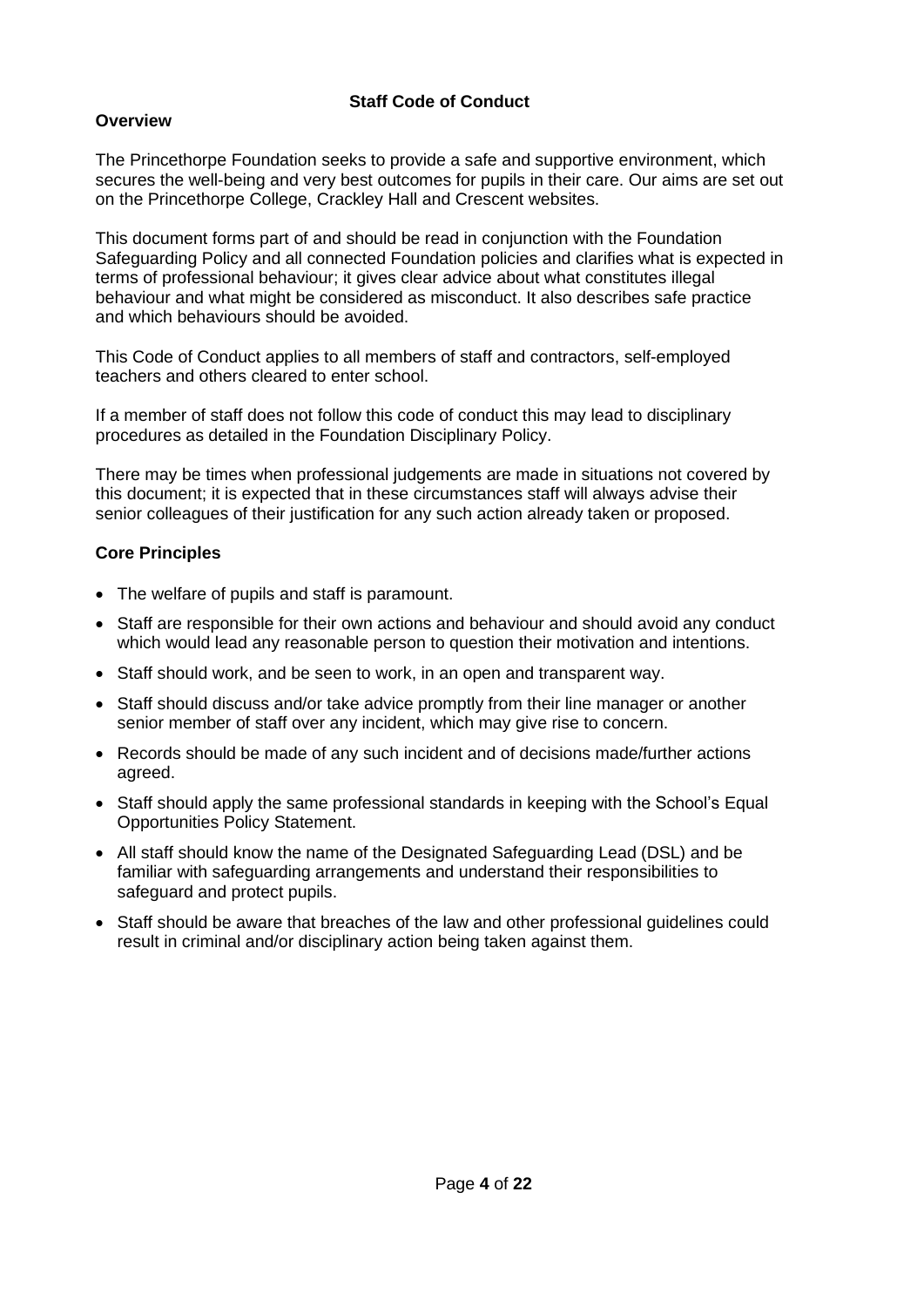#### <span id="page-4-0"></span>**Safe Working Practices for the Protection of Pupils and Staff in The Princethorpe Foundation**

## <span id="page-4-1"></span>**1. Introduction**

This guidance has been produced to help all staff establish the safest possible learning and working environments. The aims are to safeguard pupils and reduce the risk of staff being falsely accused of improper or unprofessional conduct.

# <span id="page-4-2"></span>**2. Duty of Care**

Teachers and other staff are accountable for the way in which they exercise authority; manage risk; use resources; and protect pupils from discrimination and avoidable harm.

All staff, whether paid or voluntary, have a duty to take steps to keep pupils safe and to protect them from physical and emotional harm. This duty is in part exercised through the development of respectful, caring and professional relationships between staff and pupils and behaviour by staff that demonstrates integrity, maturity and good judgement.

There are legitimate high expectations about the nature of the professional involvement of staff in the lives of pupils. When individuals accept a role that involves working with children and young people, they need to understand and acknowledge the responsibilities and trust inherent in that role.

Employers have a duty of care towards their employees which requires them to provide a safe working environment for staff and guidance about safe working practices.

#### *This means that these guidelines:*

• *apply to all adults working in education settings whatever their position, roles, or responsibilities including volunteers.*

## *This means that staff should:*

- *actively engage in safeguarding training provided which may include reading policies and updates to Keeping Children Safe in Education (KCSIE)*
- *ensure they understand the responsibilities, which are part of their employment or role, and be aware that sanctions will be applied if these provisions are breached*
- *always act, and be seen to act, in the pupil's best interests*
- *avoid any conduct which would lead any reasonable person to question their motivation and intentions*
- *take responsibility for their own actions and behaviour*

- *ensure that safeguarding procedures and staff training are in place and reviewed*
- *ensure that systems are in place for concerns to be raised*
- *take steps to ensure that staff are not placed in situations which render them particularly vulnerable*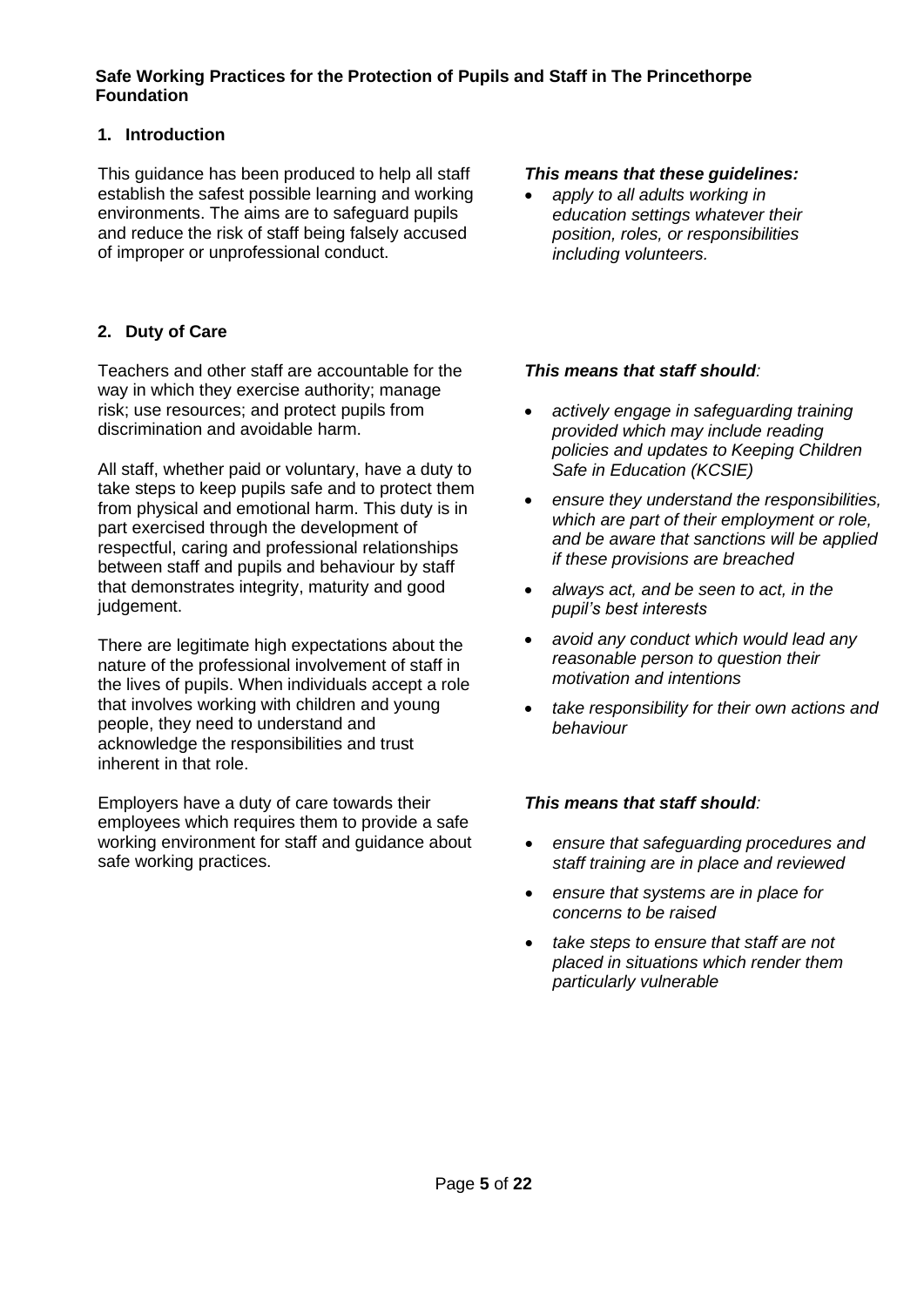## <span id="page-5-0"></span>**3. Exercise of Professional Judgement**

This guidance cannot provide a complete checklist of what is, or is not, appropriate behaviour for staff. It does highlight however, behaviour that is illegal, inappropriate or inadvisable. There will be occasions and circumstances in which staff have to make decisions or take action in the best interests of the pupils where no clear guidance exists. Individuals are expected to make judgements about their behaviour in order to secure the best interests and welfare of the children in their charge and in so doing, will be seen to be acting reasonably.

# <span id="page-5-1"></span>**4. Power and Positions of Trust**

All adults working with pupils in education settings are in positions of trust in relation to the young people in their care. A relationship between a member of staff and a pupil cannot be a relationship between equals. There is potential for exploitation and harm of vulnerable young people; staff have a responsibility to ensure that an unequal balance of power is not used for personal advantage or gratification.

Staff should always maintain appropriate professionalism and wherever possible, they should avoid behaviour which might be misinterpreted by others, and report and record any incident with this potential.

Where a person aged 18 or over is in a position of trust with a child under 18, it is an offence for that person to engage in sexual activity with or in the presence of that child, or to cause or incite that child to engage in or watch sexual activity. Where a person aged 18 or over is in a position of trust established with a person who has only recently left the school, any attempt to engage in sexual activity with that person will be a cause for concern and will be treated as a breach of trust established in that prior relationship.

#### *This means that, where no specific guidance exists, staff should:*

- *discuss the circumstances that informed their action, or their proposed action, with a senior colleague. This will help to ensure that the safest practices are employed and reduce the risk of actions being misinterpreted*
- *always discuss any misunderstanding, accidents or threats with a senior leader*
- *always record discussions and actions taken with their justifications*

- *use their position to gain access to information for their own advantage and/or a pupils' or family's detriment*
- *use their power to intimidate, threaten, coerce or undermine pupils*
- *use their status and standing to form or promote a relationship with a pupil, which is of a sexual nature.*
- *attempt to initiate a relationship with a recent ex-pupil, which is of a sexual nature.*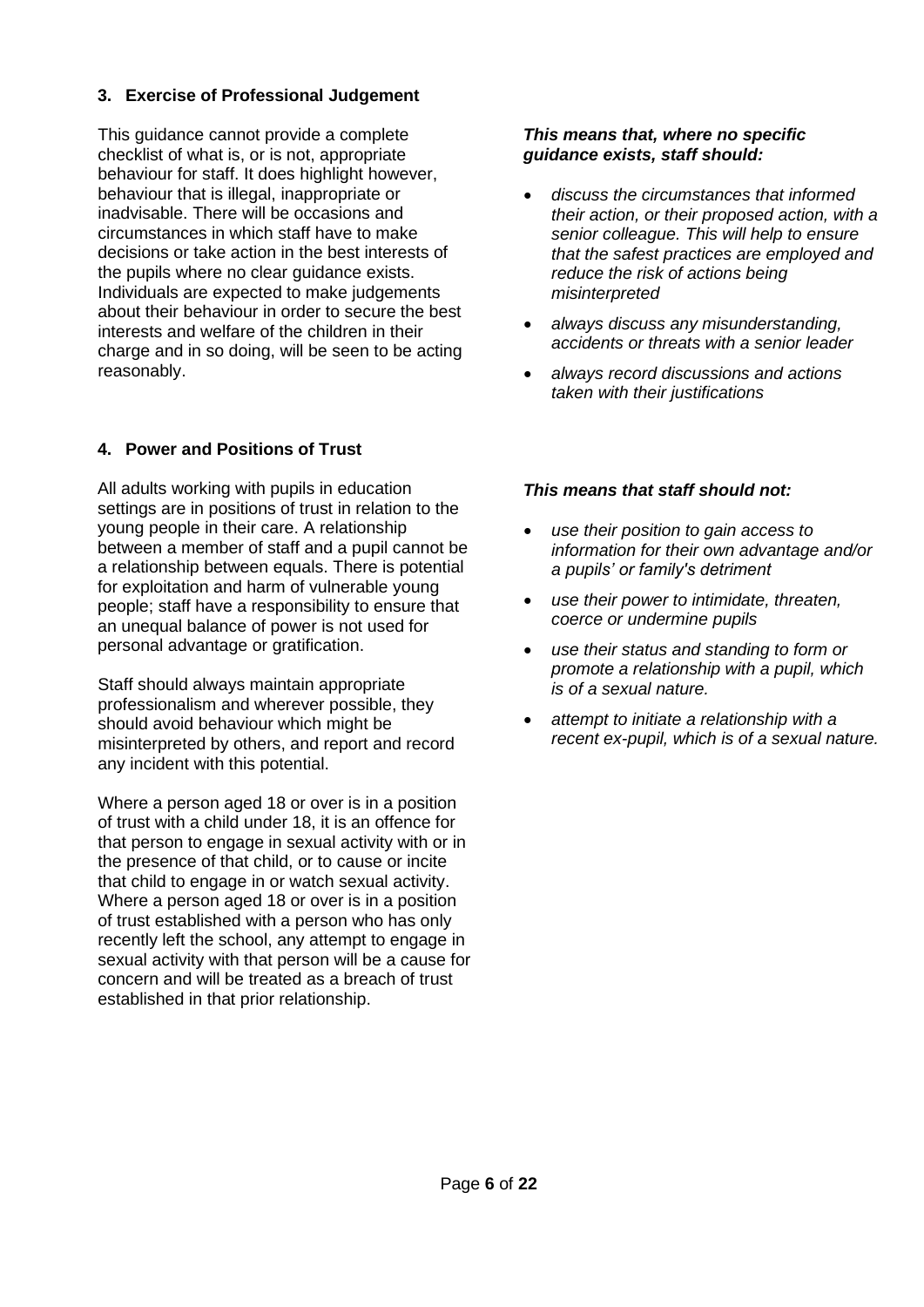# <span id="page-6-0"></span>**5. Confidentiality**

Members of staff may have access to confidential information about pupils in order to undertake their everyday responsibilities. In some circumstances staff may be given additional highly sensitive or private information. They should never use confidential or personal information about a pupil or his/her family for their own, or others' advantage. Information must never be used to intimidate, humiliate, or embarrass the pupil.

Confidential information about pupils should never be used casually in conversation or shared with any person other than on a need to know basis. In circumstances where the pupil's identity does not need to be disclosed the information should be used anonymously.

There are some circumstances in which a member of staff may be expected to share information about a pupil, for example when abuse is alleged or suspected. In such cases, individuals have a duty to pass information on without delay, but only to those with designated child protection responsibilities.

If a member of staff is in any doubt about whether to share information or keep it confidential, he or she should seek guidance from a senior member of staff. Any media or legal enquiries should be passed directly to the Headmaster who may delegate this to other senior leaders.

Staff need to be aware that although it is important to listen to and support pupils, they must not promise confidentiality or request pupils to do the same under any circumstances.

Concerns and allegations about staff should be treated as confidential and passed to the Headmaster without delay by following the procedures in the Foundation Safeguarding policy.

#### *This means that staff:*

- *are expected to treat information they receive about pupils in a discreet and confidential manner.*
- *in any doubt about sharing information they hold or which has been requested of them should seek advice from a senior member of staff*
- *need to be cautious when passing information to others about a pupil.*
- *need to know to whom any concerns or allegations should be reported*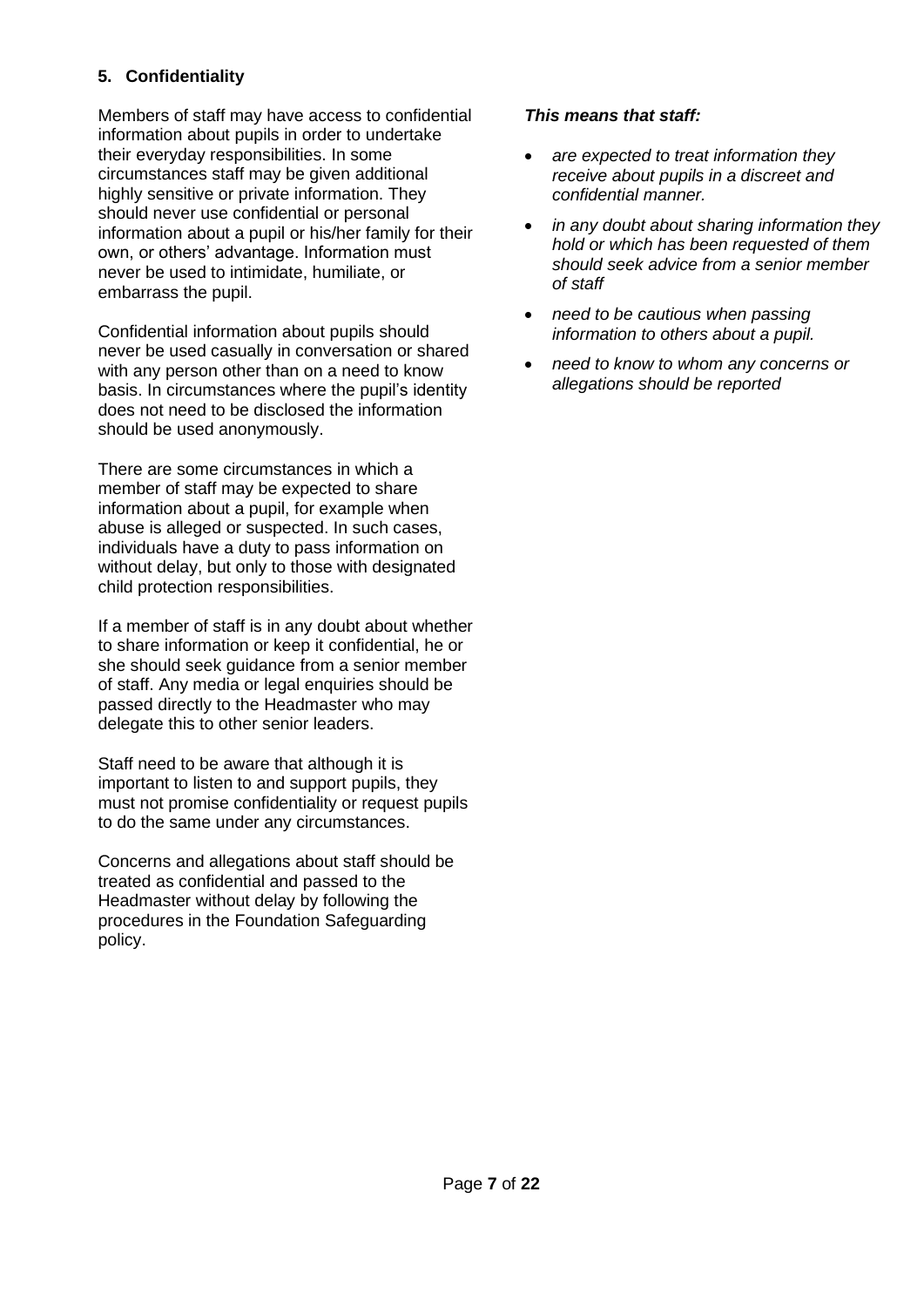# <span id="page-7-0"></span>**6. Propriety and Behaviour**

All staff have a responsibility to maintain public confidence in their ability to safeguard the welfare and best interests of pupils. They should adopt high standards of personal conduct in order to maintain the confidence and respect of their peers, pupils and the public in general.

## <span id="page-7-1"></span>**7. Dress and Appearance**

Staff should consider the manner of dress and appearance appropriate to their professional role. We require pupils to be smart in their uniform. Smart and professional appearance is expected at all times for staff. Staff should ensure they are dressed decently, safely and appropriately for the tasks they undertake.

Those who dress or appear in a manner which could be considered as inappropriate (which might include tattoos or piercings) could render themselves vulnerable to criticism or allegation. Appropriate personal presentation is expected of staff.

#### *This means that staff should not:*

- *behave in a manner which would lead any reasonable person to question their suitability to work with pupils or act as a role model*
- *drink excessive alcohol or take recreational drugs in a situation where they are representing the school – such as a Sixth Form social event*
- *drink alcohol when they are solely responsible for supervising pupils*
- *make inappropriate remarks to a pupil (including email, text messages, phone or letter etc)*
- *discuss their own sexual relationships with, or in the presence of, pupils*
- *discuss a pupil's sexual relationships in inappropriate settings or contexts*
- *make (or encourage others to make) unprofessional personal comments in any form of communication (e-mail, conversations or social networking comments)*

#### **Staff must:**

• *be aware that their behaviour in their personal lives may impact upon their work with pupils.* 

#### *This means that staff should ensure their appearance and clothing:*

- *promotes a positive and professional image.*
- *is appropriate to their role*
- *is not likely to be viewed as offensive, revealing, or sexually provocative*
- *does not distract, cause embarrassment or give rise to misunderstanding*
- *is absent of any political or otherwise contentious slogans*
- *follows the dress code of their school within the Foundation*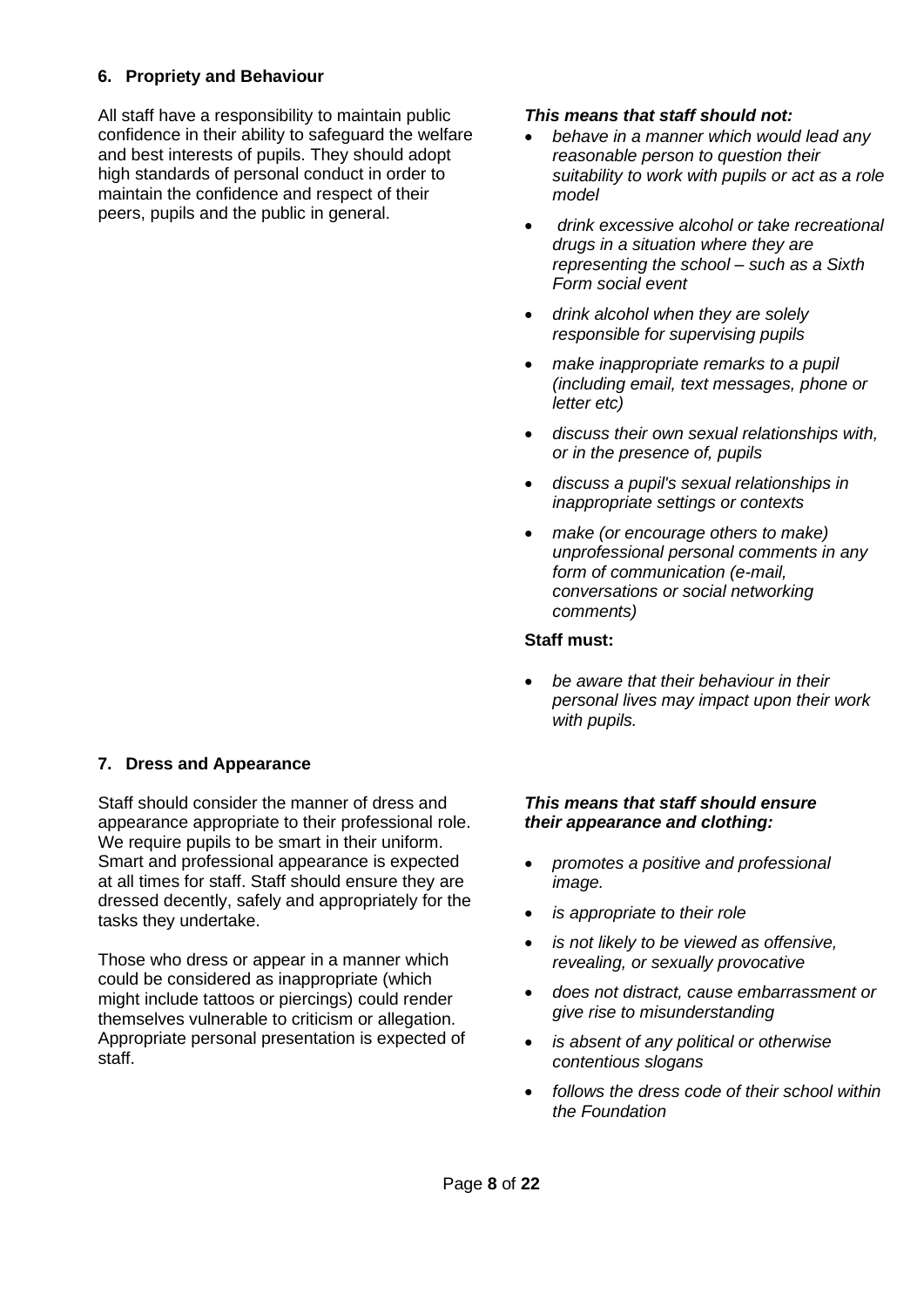# <span id="page-8-0"></span>**8. Gifts**

Staff should be aware of the Foundation's *Conflicts of Interest policy* regarding arrangements for the declaration of gifts received and given.

Staff need to take care that they do not accept any gift that might be construed as a bribe by others or lead the giver to expect preferential treatment.

There are occasions when pupils or parents wish to pass small tokens of appreciation to staff, for example at Christmas or as a thank-you, and this is acceptable. However, it is unacceptable to receive gifts on a regular basis or of any significant value. Any member of staff concerned about whether they or their colleagues may be at risk of giving or receiving a bribe (financial or otherwise) should contact the Foundation Bursar. Any member of staff receiving gifts or hospitality valued at more than £100 must disclose this using the *Online Facilities Shop*.

Members of staff may not give personal gifts to pupils. It is acceptable for staff to offer prizes of small value in certain tasks or competitions.

For safeguarding reasons, members of staff should inform their Head of Department or line manager of **any gift** received from a pupil or their family however small.

## <span id="page-8-1"></span>**9. Infatuations**

Staff need to be aware that it is not uncommon for pupils to be strongly attracted to a member of staff and/or develop an infatuation. Staff should be aware that such circumstances always carry a high risk of words or actions being misinterpreted and for allegations to be made against staff.

A member of staff who becomes aware that a pupil may be infatuated with themselves or a colleague should discuss this at the earliest opportunity with a senior colleague so that appropriate action can be taken. In this way, steps can be taken to avoid hurt and distress for all concerned.

#### *This means that staff should:*

- *ensure that gifts received or given in situations which may be misconstrued are declared*
- *ensure that gifts of significant value are declared through the Online Facilities Shop*
- *declare all gifts to their Head of Department or line manager*
- *only give gifts to an individual young person as part of an agreed reward system*
- *where giving gifts other than as above, ensure that these are of insignificant value and given to all pupils equally.*

## **Staff may:**

• *give gifts to pupils when unrelated to their role in school, for example a gift to a godchild who is also a pupil.*

- *report to senior colleagues any indications (verbal, written or physical) that suggest a pupil may be infatuated with a member of staff.*
- *be mindful if they are alone in a room with a pupil. Leave the door open if you have to. Always ensure that there is a window in an enclosed room.*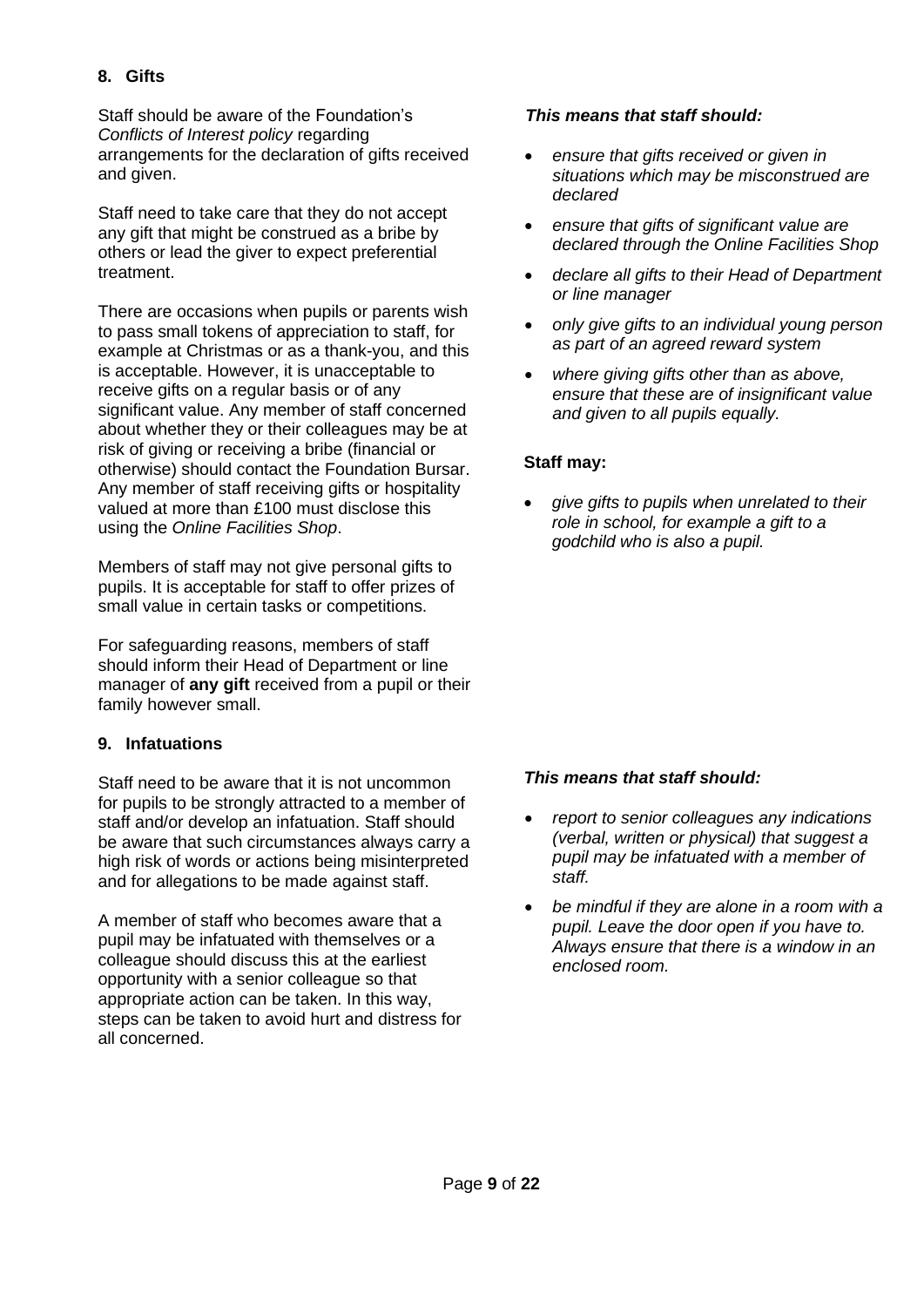## <span id="page-9-0"></span>**10. Personal Living Space**

No pupil should be in or invited into, the home of an adult who works with them, unless the reason for this has been firmly established and agreed with parents and senior leaders or the home has been designated by the organisation or regulatory body as a work place e.g. child-minders, foster carers.

## <span id="page-9-1"></span>**11. Communication with pupils (inc. the use of technology)**

Communication between pupils and staff, by whatever method, should take place within clear and explicit professional boundaries. This includes the wider use of technology such as mobile phones, text messaging, e-mails, digital cameras, videos, web-cams, websites, social networking sites, online gaming and blogs. Staff should not share any personal information with a pupil. They should not request, or respond to, any personal information from the pupil, other than that which might be appropriate as part of their professional role. Staff should ensure that all communications are transparent and open to scrutiny.

Staff should also be circumspect in their communications with pupils so as to avoid any possible misinterpretation of their motives or any behaviour which could be construed as grooming. They must not give their personal contact details to pupils including e-mail, home or mobile telephone numbers, unless the need to do so is agreed with senior leadership and parents. E-mail or text communications between any staff and a pupil outside agreed protocols may lead to disciplinary and/or criminal investigations. This also includes communications through internetbased web sites, such as social networking, instant messaging or gaming.

Communication with ex-pupils who are over 18 is left to staff discretion. Please be conscious of the fact that ex-pupils may be in contact with current pupils.

Be aware that actions that bring the school into disrepute could lead to disciplinary procedures being taken.

#### *This means that staff should:*

- *be vigilant in maintaining their privacy and mindful of the need to avoid placing themselves in vulnerable situations*
- *be mindful of the need to maintain professional boundaries*

- *only give their personal contact details to pupils, including their mobile telephone number, for professional reasons and with the knowledge of their line manager.*
- *communicate with pupils in an appropriate and professional manner,*
- *only make appropriate contact with pupils as part of their professional role.*
- *not use internet or web-based communication channels to send personal messages to a pupil*
- *not have images of pupils stored on personal mobiles, cameras, devices or home computers.*
- *not make images of pupils available on the internet, other than through the school network/website, without the express permission from parents and senior teachers.*
- *be cautious in their contact with ex-pupils, as there is still a professional relationship and there may be contact with current pupils.*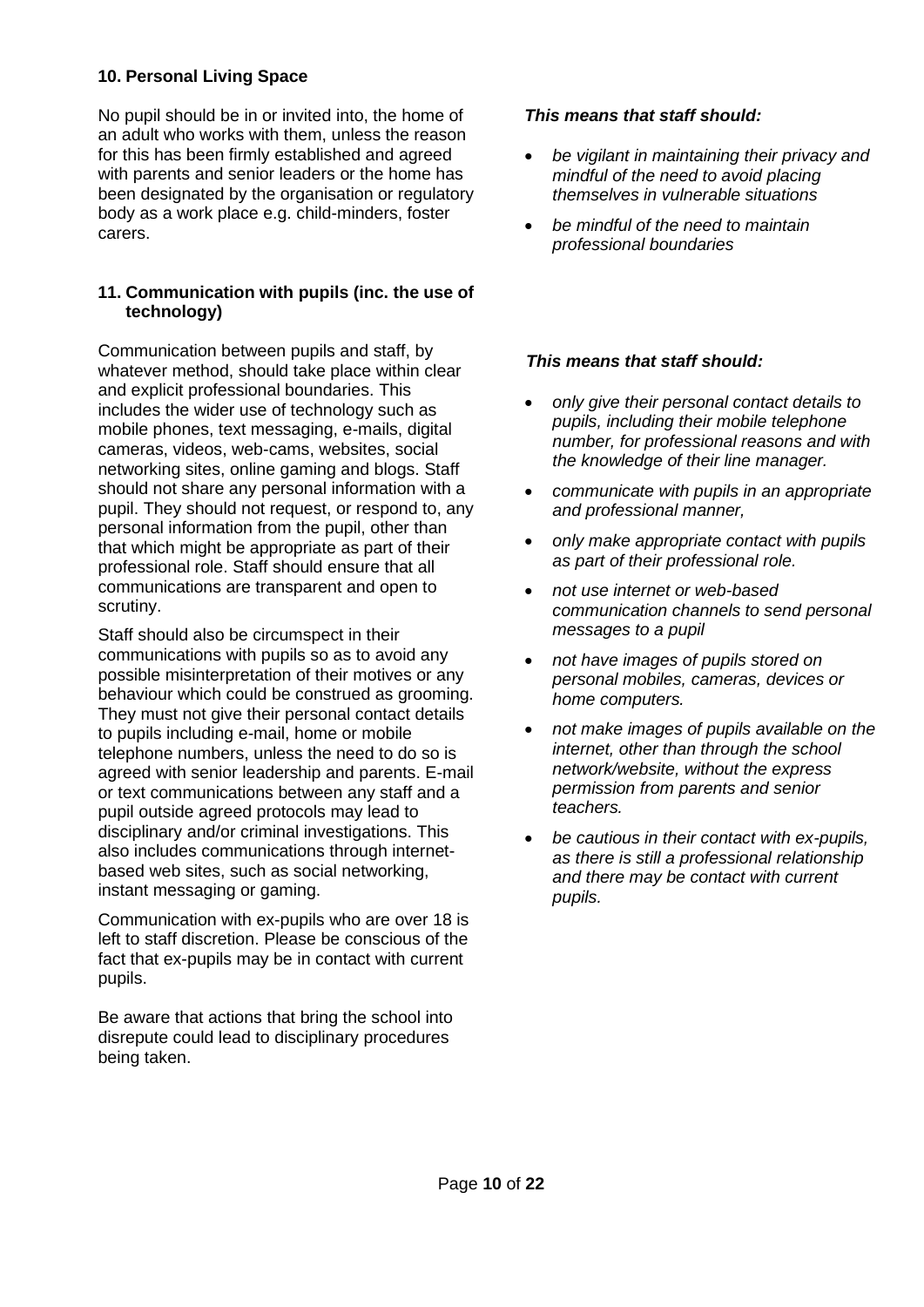## <span id="page-10-0"></span>**12. Social Contact**

Staff should not establish or seek to establish social contact with pupils, or their families, for the purpose of securing a friendship or to pursue or strengthen a relationship. Even if a pupil seeks to establish social contact, or if this occurs coincidentally, the member of staff should exercise her/his professional judgement in making a response but should always discuss this with a senior leader. Staff must be aware that social contact, in certain situations, could be misconstrued as grooming.

Staff should not give their personal details such as their home or e-mail address; social network sites, gamer tags or web pages to pupils unless the need to do so is agreed with senior leadership. If pupils do become aware of your gamer tag you must change it.

#### <span id="page-10-1"></span>**13. Social Networking Sites and Online Gaming**

Outside of school staff may use social networking sites for personal use. However, the school requires that profile and photos of the member of staff are 'locked down' as private so that pupils or parents do not have access to your personal data.

Staff must deny current pupils access to your profile so you do not put yourself in a vulnerable position.

Staff should be aware that they leave themselves open to a charge of professional misconduct if images of a member of staff in a compromising situation are made available on a public profile by anyone.

If a pupil does gain access to the profile of a member of staff by fraudulent means (impersonation or hacking) senior leadership should be informed immediately.

As soon as a member of staff becomes aware that they are in an online game with a pupil of The Princethorpe Foundation, the member of staff should cease to play against that pupil and should not enter any games containing that player as part of the group.

Under no circumstances should staff seek out pupils and/or share their own gamer tags/ID with pupils or use school equipment to play online games.

## *This means that staff should:*

- *have no secret social contact with pupils*
- *consider the appropriateness of the social contact according to their role and nature of their work*
- *always approve with senior colleagues any planned social contact involving pupils, for example, taking your tutor group bowling*
- *report and record any situation, which they feel, might compromise the school or their own professional standing.*

- *lock down their profile to ensure that data and images are not freely available. Seek advice if you are unsure how to do this.*
- *not permit current pupils or parents to have access to your profile.*
- *ensure all your passwords are kept strong and secure*
- *be aware that images of others should be protected and be treated as carefully as you would your own*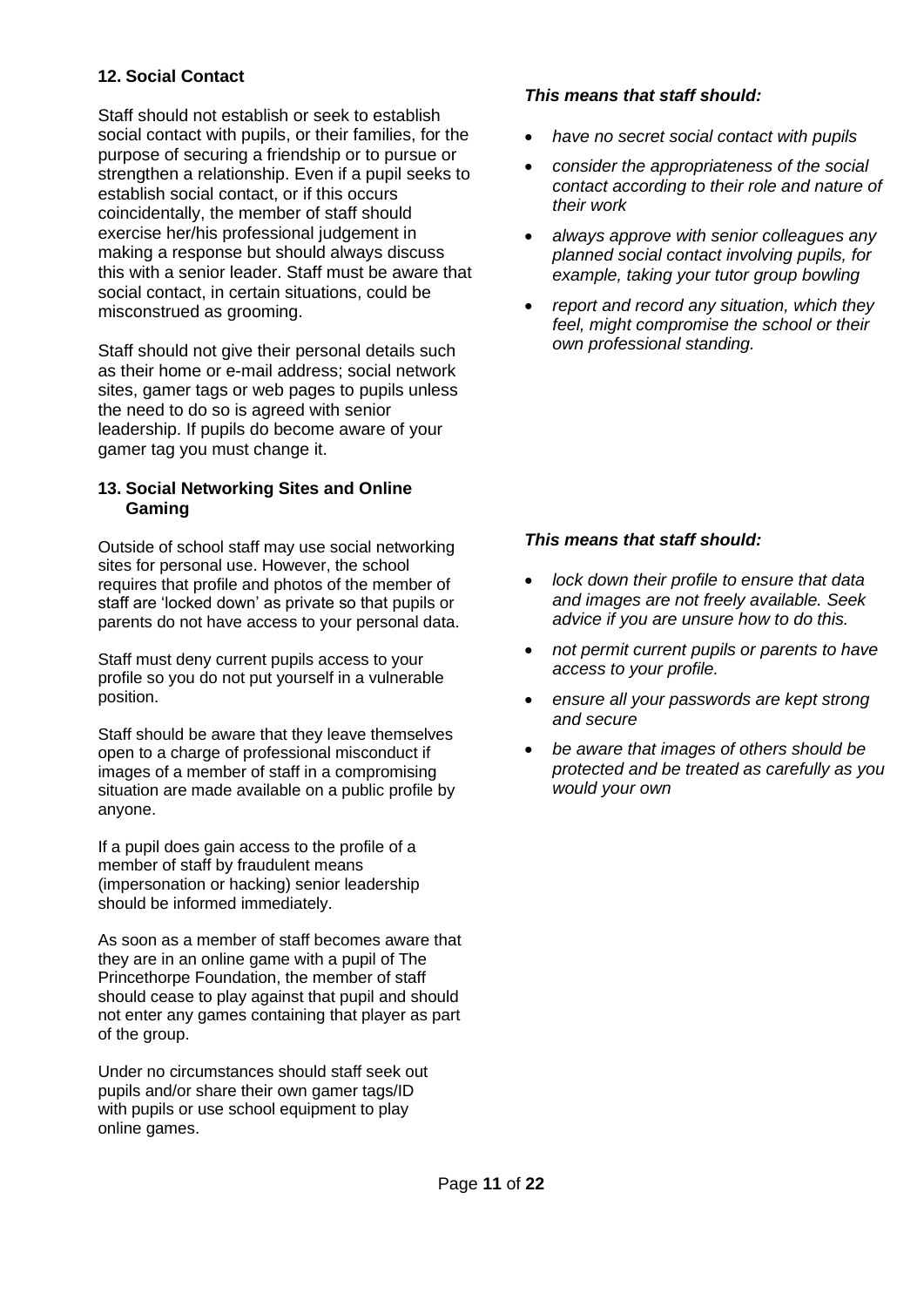## <span id="page-11-0"></span>**14. Physical Contact**

There are occasions when it is entirely appropriate and proper for staff to have physical contact with pupils, but it is crucial that they only do so in ways appropriate to their professional role.

A 'no touch' approach is impractical for some staff and may in some circumstances be inappropriate. When physical contact is made with pupils this should be in response to their needs at the time, of limited duration and appropriate.

Staff should use their professional judgement at all times about the appropriateness of any physical contact.

Physical contact should never be secretive, or for the gratification of the adult, or represent a misuse of authority. If a member of staff believes that an action could be misinterpreted, the incident and circumstances should be made clear to senior staff.

Physical contact, which occurs regularly with an individual pupil, is likely to raise questions unless the justification for this is part of a formally agreed plan (e.g. in relation to pupils with SEN or physical disabilities). Any such contact should be the subject of an agreed and open school policy and subject to review.

### *This means that staff should:*

- *be aware that even well-intentioned physical contact may be misconstrued by the pupil, an observer or by anyone to whom this action is described*
- *never touch a pupil in a way which may be considered indecent or improper*
- *always be prepared to explain actions and accept that all physical contact be open to scrutiny*

#### *This means that staff must:*

- *must record serious incidents using the appropriate internal documents and communicate this to SLT.*
- *provide staff, on a "need to know" basis, with relevant information about vulnerable pupils in their care.*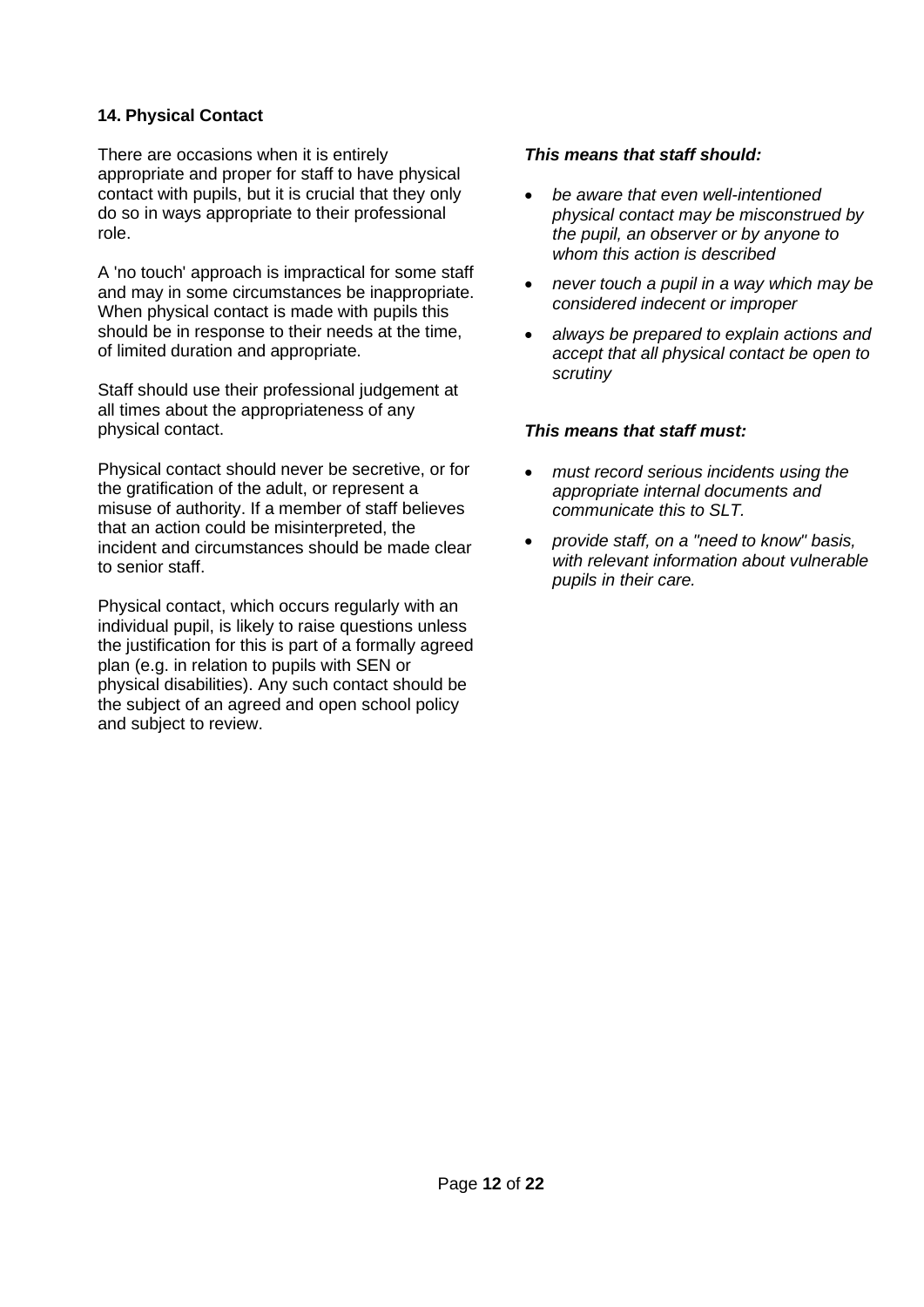#### <span id="page-12-0"></span>**15. Physical Education and other activities which require physical contact**

Some staff, for example, those who teach PE and games, or who offer music tuition, will on occasions have to initiate physical contact with pupils in order to support a pupil so they can perform a task safely, to demonstrate the use of a particular piece of equipment/instrument or assist them with an exercise. This should be done with the pupil's agreement.

Contact under these circumstances should be for the minimum time necessary to complete the activity and take place in an open environment (see section 21, one-to-one situations, below). Staff should remain sensitive to any discomfort expressed verbally or non-verbally by the pupil.

## <span id="page-12-1"></span>**16. Showers and Changing**

Pupils are entitled to respect and privacy when changing clothes or taking a shower. However, there needs to be an appropriate level of supervision in order to safeguard pupils, satisfy health and safety considerations and ensure that bullying or teasing does not occur. This supervision should be appropriate to the needs and age of the pupils concerned and sensitive to the potential for embarrassment.

Staff therefore need to be vigilant about their own behaviour, ensure they follow these and any specific agreed guidelines and be mindful of the needs of the pupils.

# <span id="page-12-2"></span>**17. Pupils in Distress**

There may be occasions when a distressed pupil needs comfort and reassurance. This may include age - appropriate physical contact. Staff should remain self-aware at all times in order that their contact is not threatening, intrusive or subject to misinterpretation.

Where a member of staff has a particular concern about the need to provide this type of care and reassurance s/he should seek further advice from a senior leader.

#### *This means that staff should:*

- *consider alternatives, where it is anticipated that a pupil might misinterpret any such contact, perhaps involving another member of staff, or a less vulnerable pupil in the demonstration.*
- *always explain to a pupil the reason why contact is necessary and what form that contact will take unless their safety is at immediate risk*

## *This means that staff should:*

- *avoid any physical contact when pupils are in a state of undress*
- *avoid any visually intrusive behaviour and where there are changing rooms:*
- *remain in the room or vicinity when groups are changing*
- *ensure that sensitive pupils are offered the opportunity to change privately*

#### *This means that staff should not:*

- *change in the same place as pupils*
- *shower with pupils*

- *consider the way in which they offer comfort to a distressed pupil*
- *always tell a colleague when and how they offered comfort to a distressed pupil*
- *record situations using the appropriate internal documents which may give rise to concern.*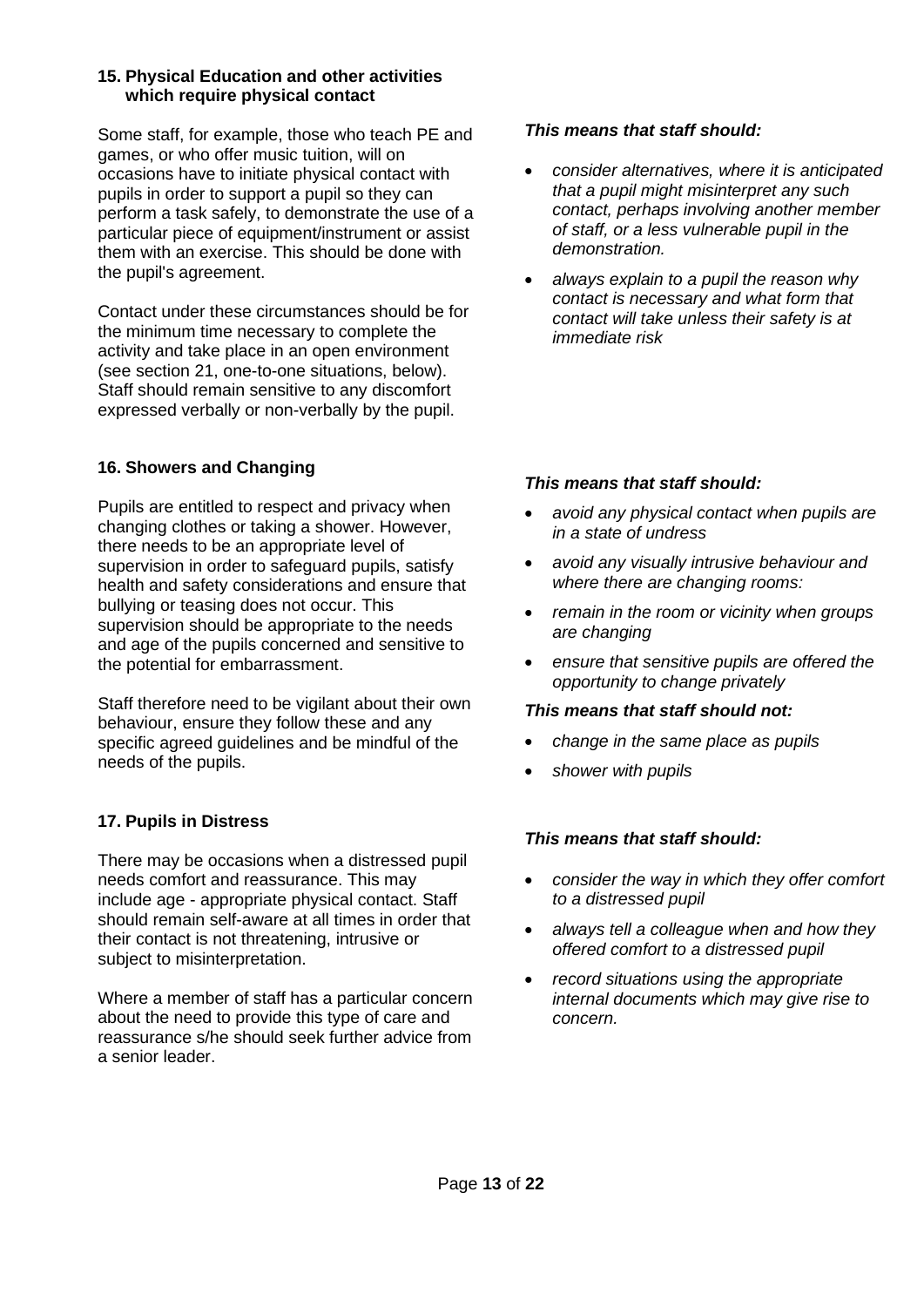## <span id="page-13-0"></span>**18. Behaviour Management**

All pupils have a right to be treated with respect and dignity. Staff should not use any form of degrading treatment to punish a pupil. The use of humour can help to defuse a situation. The use of sarcasm, demeaning or insensitive comments towards pupils is not acceptable in any situation.

## <span id="page-13-1"></span>**19. Care, Control and Physical Intervention**

Staff may legitimately intervene to prevent a pupil from committing a criminal offence, injuring themselves or others, causing damage to property, engaging in behaviour prejudicial to good order and to maintain good order and discipline. Staff should have regard to the health and safety of themselves and others.

Under no circumstances should physical force be used as a form of punishment. The use of unwarranted physical force is likely to constitute a criminal offence.

In all cases where physical intervention is deemed necessary, the incident and subsequent actions should be documented and reported.

#### <span id="page-13-2"></span>**20. Sexual Contact with Pupils**

Any sexual behaviour by a member of staff with or towards a pupil is both inappropriate and illegal. Pupils are protected by the same laws as adults in relation to non-consensual sexual behaviour. They are additionally protected by specific legal provisions regardless of whether the child or young person consents or not. This includes the prohibition on adults in a position of trust (see Section 4).

The sexual activity referred to does not just involve physical contact including penetrative and non-penetrative acts. It may also include noncontact activities, such as causing children to engage in or watch sexual activity or the production of pornographic material.

There are occasions when adults embark on a course of behaviour known as 'grooming' where the sole purpose is to gain the trust of a child, and manipulate that relationship so sexual abuse can take place. Staff should be aware that conferring special attention and favour upon a pupil might be construed as being part of a 'grooming' process, which is an offence.

#### *This means that staff should:*

- *not use force as a form of punishment*
- *try to defuse situations before they escalate*
- *keep parents informed of any sanctions*
- *understand and adhere to the Princethorpe, Crackley Hall or Crescent Behaviour Management Policy.*

#### *This means that staff should:*

- *always seek to defuse situations*
- *always use minimum force for the shortest period necessary.*

- *not pursue sexual relationships with children or young people either in or out of school.*
- *avoid any form of communication with a child or young person which could be interpreted as sexually suggestive or provocative i.e. verbal comments, letters, notes, electronic mail, phone calls, texts, physical contact.*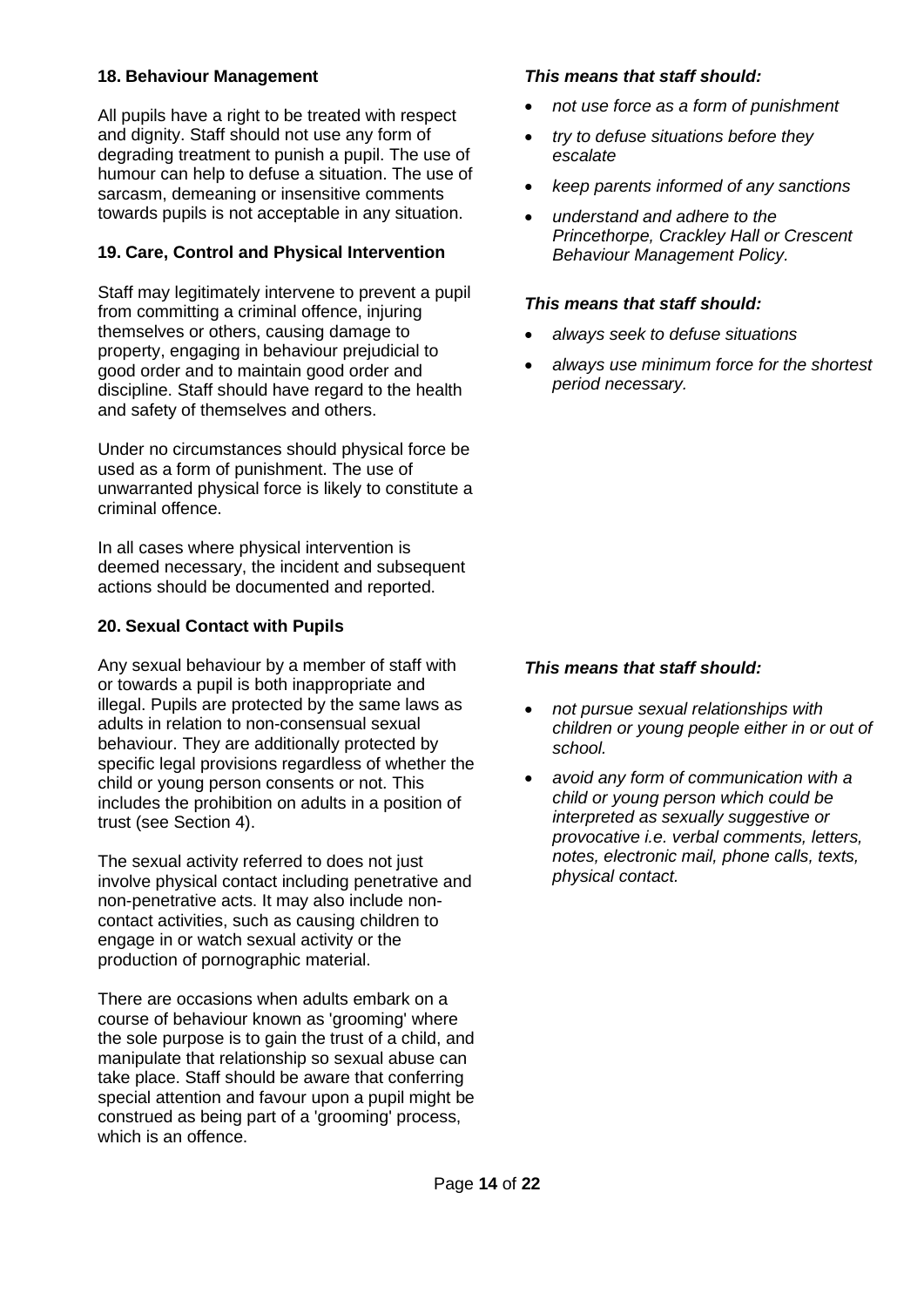## <span id="page-14-0"></span>**21. One to One Situations**

Staff working in one to one situations with pupils are more vulnerable to allegations. Teachers and others should recognise this possibility and plan and conduct such meetings accordingly. Every attempt should be made to ensure the safety and security needs of both staff and pupils are met.

Pre-arranged meetings with pupils away from the school premises are not allowed unless approval is obtained from their parent and the Head or other senior colleague with delegated authority.

#### *This means that staff should:*

- *avoid meetings with pupils in remote, secluded areas of the school*
- *ensure there is visual access and/or an open door in one to one situations*
- *inform other staff of the meeting beforehand, assessing the need to have them present or close by*
- *avoid use of 'engaged' or equivalent signs wherever possible. Such signs may create an opportunity for secrecy or the interpretation of secrecy*
- *always report any situation where a child becomes distressed or angry to a senior colleague*
- *consider the needs and circumstances of the child/children involved.*

#### <span id="page-14-1"></span>**22. Transporting Children**

In certain situations, for example out of school activities, staff or volunteers may agree to transport children. A designated member of staff should be appointed to plan and provide oversight of all arrangements and respond to any difficulties that may arise.

Wherever possible and practicable it is advisable that transport is undertaken other than in private vehicles, with at least one adult additional to the driver acting as an escort. The Foundation has insurance for staff's own vehicles in respect of business use where the Foundation's conditions for that business use are complied with. Staff should ensure that their behaviour is safe and that the transport arrangements and the vehicle meet all legal requirements.

They should ensure that the vehicle is roadworthy and appropriately insured and that the maximum capacity is not exceeded.

- *report the nature of the journey, the route and expected time of arrival in accordance with Foundation procedures*
- *ensure that their behaviour and all arrangements ensure vehicle, passenger and driver safety*
- *take into account any specific needs that the pupil may have.*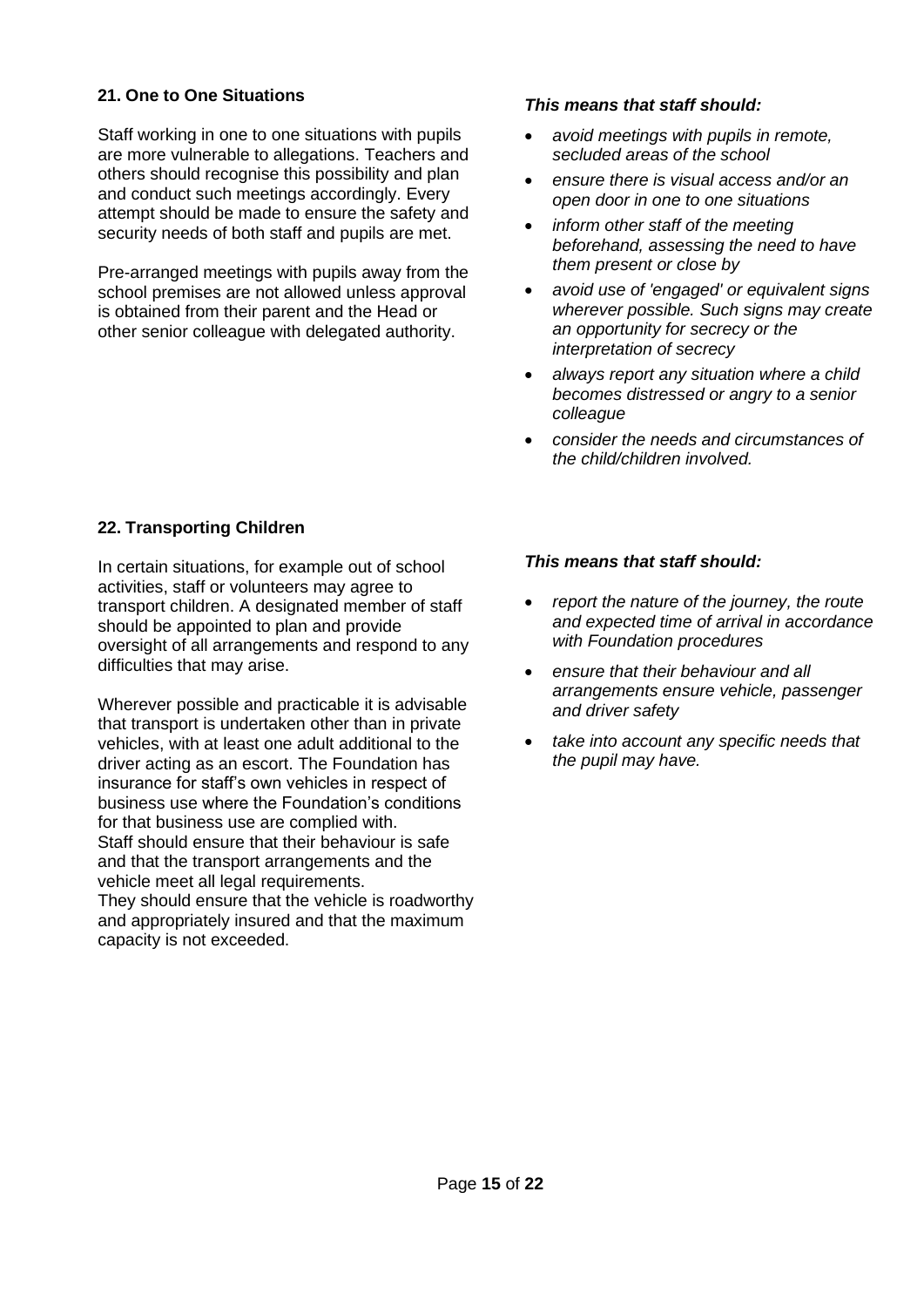# <span id="page-15-0"></span>**23. Co-curricular activities**

Staff should take particular care when supervising pupils in the less formal atmosphere of a residential setting or after-school activity.

During school activities that take place off the school site or out of school hours, a more relaxed discipline or informal dress and language code may be acceptable. However, staff remain in a position of trust and need to ensure that their behaviour is appropriate to their professional role and cannot be interpreted as seeking to establish an inappropriate relationship or friendship as otherwise described in this policy.

Where out of school activities include overnight stays, careful consideration needs to be given to sleeping arrangements. Pupils, staff and parents should be informed of these prior to the start of the trip.

Health and Safety arrangements require members of staff to keep colleagues/employers aware of their whereabouts, especially when involved in an out of school activity.

## <span id="page-15-1"></span>**24. First Aid and Administration of Medication**

The school has a First Aid Policy which must be adhered to at all times.

- *always have another adult present in out of school activities, unless otherwise agreed with senior staff in the school*
- *undertake a risk assessment and follow trip procedures*
- *have parental consent to the activity*
- *ensure that their behaviour remains professional at all times.*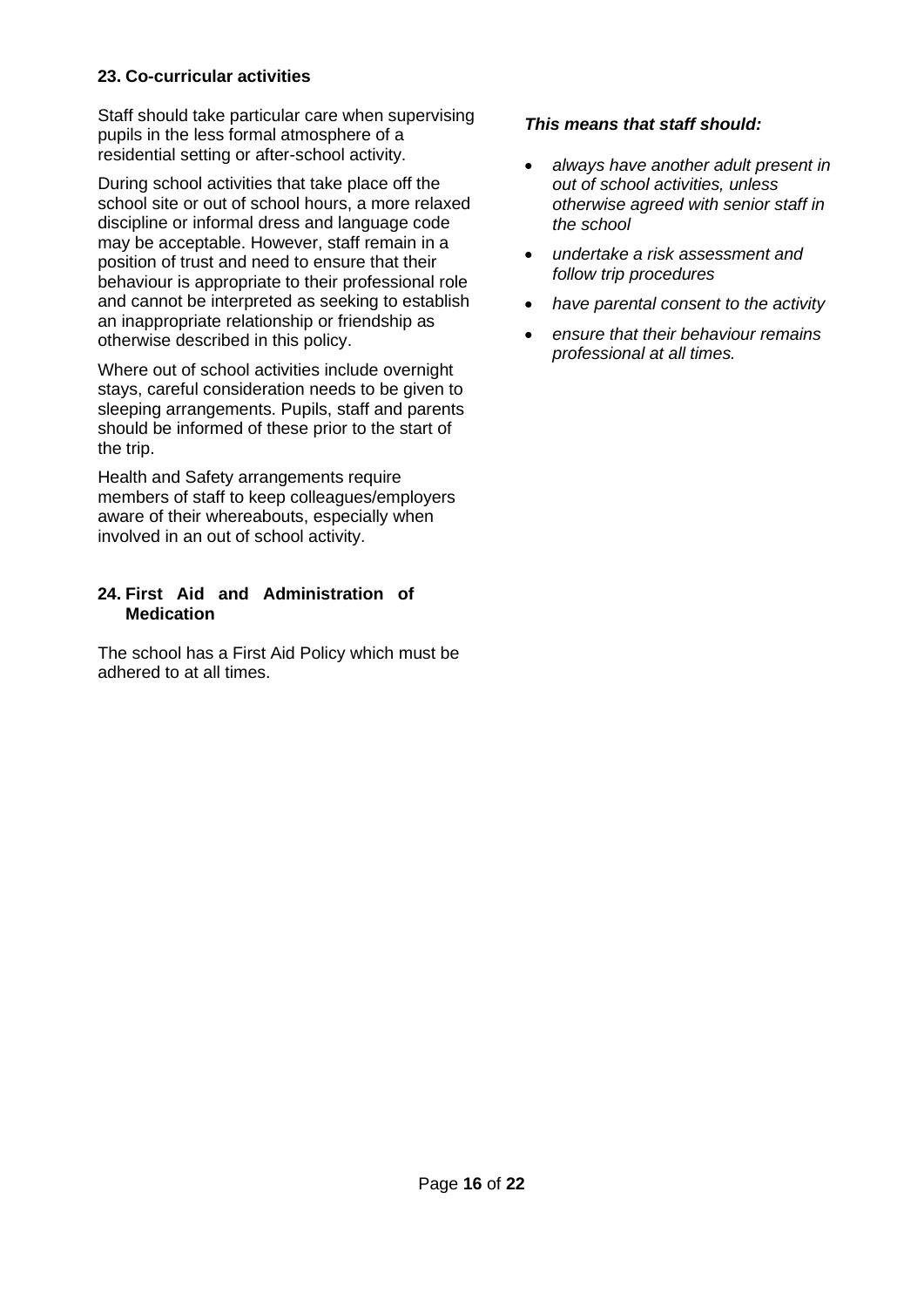## <span id="page-16-0"></span>**25. Intimate Care**

All children have a right to safety, privacy and dignity when contact of an intimate nature is required (for example assisting with toileting or removing wet/soiled clothing). A care plan should be drawn up and agreed with parents for all children who require intimate care on a regular basis.

Pupils should be encouraged to act as independently as possible and to undertake as much of their own personal care as is practicable. When assistance is required, staff should ensure that another appropriate adult is in the vicinity and is aware of the task to be undertaken. Wherever possible two adults should be present when toileting procedures are carried out.

Additional vulnerabilities that may arise from a physical disability should be considered with regard to individual teaching and care plans for each pupil. As with all arrangements for intimate care needs, agreements between the pupil, their parents and the school must be negotiated, agreed and recorded.

Please refer to the Foundation's *Intimate Care* policy.

## <span id="page-16-1"></span>**26. Curriculum**

Many areas of the curriculum can include or raise subject matter which is sexually explicit, or of an otherwise sensitive nature. Care should be taken to ensure that resource materials cannot be misinterpreted and clearly relate to the learning outcomes identified by the lesson plan. This plan should highlight particular areas of risk and sensitivity.

The curriculum can sometimes include or lead to unplanned discussion about subject matter of a sexually explicit or otherwise sensitive nature. Responding to pupils' questions can require careful judgement and staff may wish to take guidance in these circumstances from a senior member of staff.

Care should also be taken to abide by the Sex and Relationships Education Policy and the wishes of parents. Parents have the right to withdraw their children from all or part of any sex education provided (but not from the biological aspects of human growth and reproduction necessary under the science curriculum).

#### *This means that staff should:*

- *make other staff aware of the task being undertaken*
- *explain to the pupil what is happening*
- *consult with colleagues where any variation from agreed procedure/care plan is necessary*
- *record the justification for any variations to the agreed procedure/care plan and share this information with parents.*
- *maintain the pupil's self-image and social standing with his/her peer group through sensitive handling and discretion.*
- *consider suitable responses to questions that pupil or other adults may ask.*

# *This means that staff should:*

• *have clear written lesson plans.*

## *This means that staff should not:*

• *enter into or encourage inappropriate or offensive discussion about sexual activity.*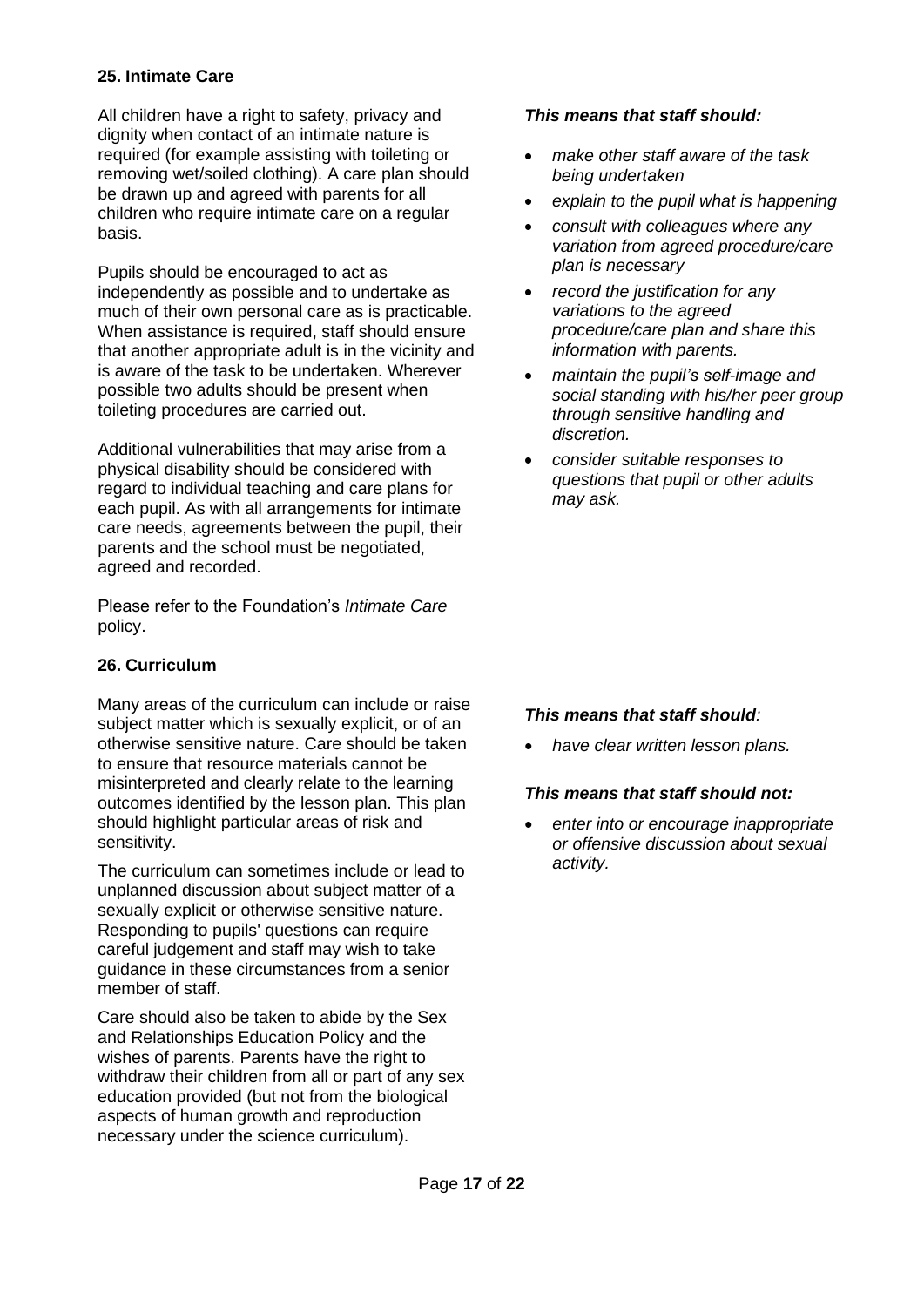#### <span id="page-17-0"></span>**27. Photography, Videos and other Creative Arts**

Many school activities involve recording images. These may be undertaken as part of the curriculum, out of school activities, for publicity, or to celebrate achievement. Staff must follow The Princethorpe Foundation's Photographic Images Policy.

Staff need to be aware of the potential for these aspects of teaching to be misused for pornographic or 'grooming' purposes. Careful consideration should be given as to how these activities are organised and undertaken.

Using images of pupils for the school's publicity purposes has already been agreed with parents through the Home-School Agreement. Images should not be displayed on other websites, in publications or in a public place without additional consent. Staff must be aware of the names of those pupils whose parents do not wish for visual images to be seen internally or externally.

Members of staff assisting with intimate care of any nature must not have a mobile phone or camera visible or available for use or on their person during the time of that care being administered.

## <span id="page-17-1"></span>**28. Internet Use**

The Princethorpe Foundation has a clear policy about access to and the use of the Internet. Please refer to the ICT User Policy for further guidance.

Under no circumstances should adults in the school access inappropriate images. Accessing child pornography or indecent images of children on the internet, and making, storing or disseminating such material, is illegal and, if proven, will invariably lead to the individual being barred from work with children and young people.

Using school equipment to access inappropriate or indecent material, including adult pornography, would normally lead to disciplinary action, particularly if, as a result, pupils might be exposed to inappropriate or indecent material.

## *This means that staff should:*

- *be clear about the purpose of the activity and about what will happen to the photographs when the lesson/activity is concluded*
- *ensure that a senior member of staff is aware that the photography/image equipment is being used and for what purpose.*
- *ensure that all images are available for scrutiny in order to screen for acceptability*
- *be able to justify images of pupils in their possession*
- *avoid making images in one to one situations.*

- *have images of pupils stored on personal cameras, devices or home computers.*
- *make images of pupils available on the internet, other than through the school network/website with permission from parents and senior teachers.*
- must not have a mobile phone or camera visible or available for use or on their person *when* assisting with intimate care of any nature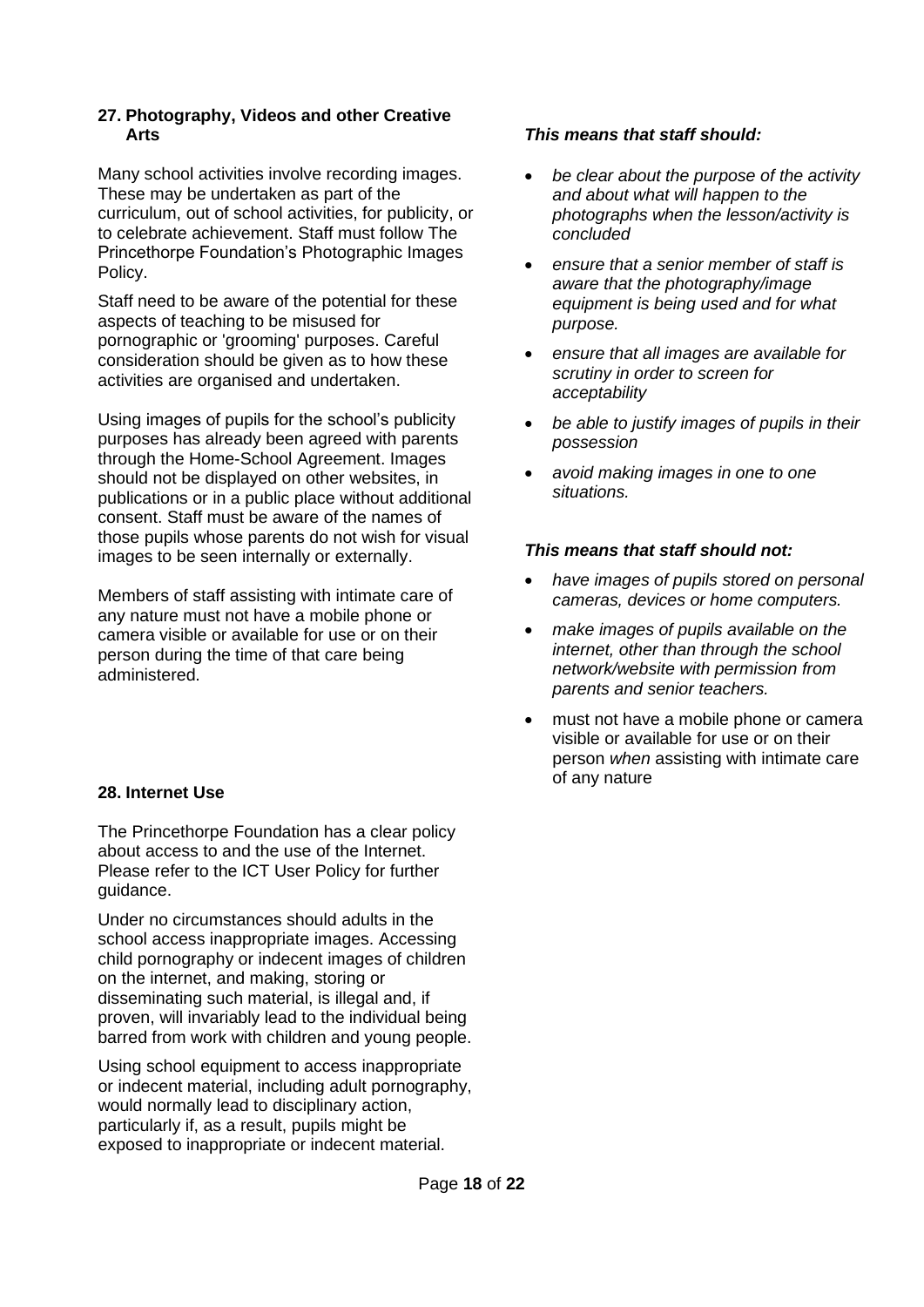#### <span id="page-18-0"></span>**29. Whistleblowing**

Whistleblowing is the mechanism by which staff can voice their concerns about other staff or adults, made in good faith, without fear of repercussion. Please refer to the Foundation's Safeguarding Policy & Whistleblowing Policy.

Staff should acknowledge their individual responsibilities to bring matters of concern to the attention of senior leadership and/or relevant external agencies. This is particularly important where the welfare of pupils or other staff may be at risk.

#### <span id="page-18-1"></span>**30. Low Level Concerns**

Staff should also report any low-level concerns. A low-level concern is any concern that an adult working in or on behalf of the school may have acted in a way that:

- is inconsistent with the staff code of conduct, including inappropriate conduct outside of work; and
- does not meet the allegations threshold or is otherwise not considered serious enough to consider a referral to the designated officer.

A 'low-level' concern does not mean that it is insignificant. A concern may be a low-level concern, no matter how small, even if it does no more than give a sense of unease or a 'nagging doubt'. Such behaviour can exist on a wide spectrum, from the inadvertent or thoughtless, or behaviour that may look to be inappropriate, but might not be in specific circumstances, through to that which is ultimately intended to enable abuse (for example, grooming-type behaviours).

#### <span id="page-18-2"></span>**31. Sharing Concerns and Recording Incidents**

All staff should be aware of the school's safeguarding procedures, including procedures for dealing with allegations against staff. Staff who are the subject of allegations are advised to contact their professional association.

In the event of an incident occurring, which may result in an action being misinterpreted and/or an allegation being made against a member of staff,

#### *This means that staff should:*

• *report any behaviour by colleagues that raises concern using the Foundation's Safeguarding and Whistleblowing Policies.* 

#### *This means that staff should:*

• *report any low level concerns to the Head or, in the Head's absence, to the designated deputy* 

#### *This means that staff:*

- *should be familiar with the Foundation's Safeguarding Policy*
- *should take responsibility for recording any incident, and passing on that information where they have concerns about any matter pertaining to the welfare of an individual in the school or workplace – see Safeguarding Policy for further information*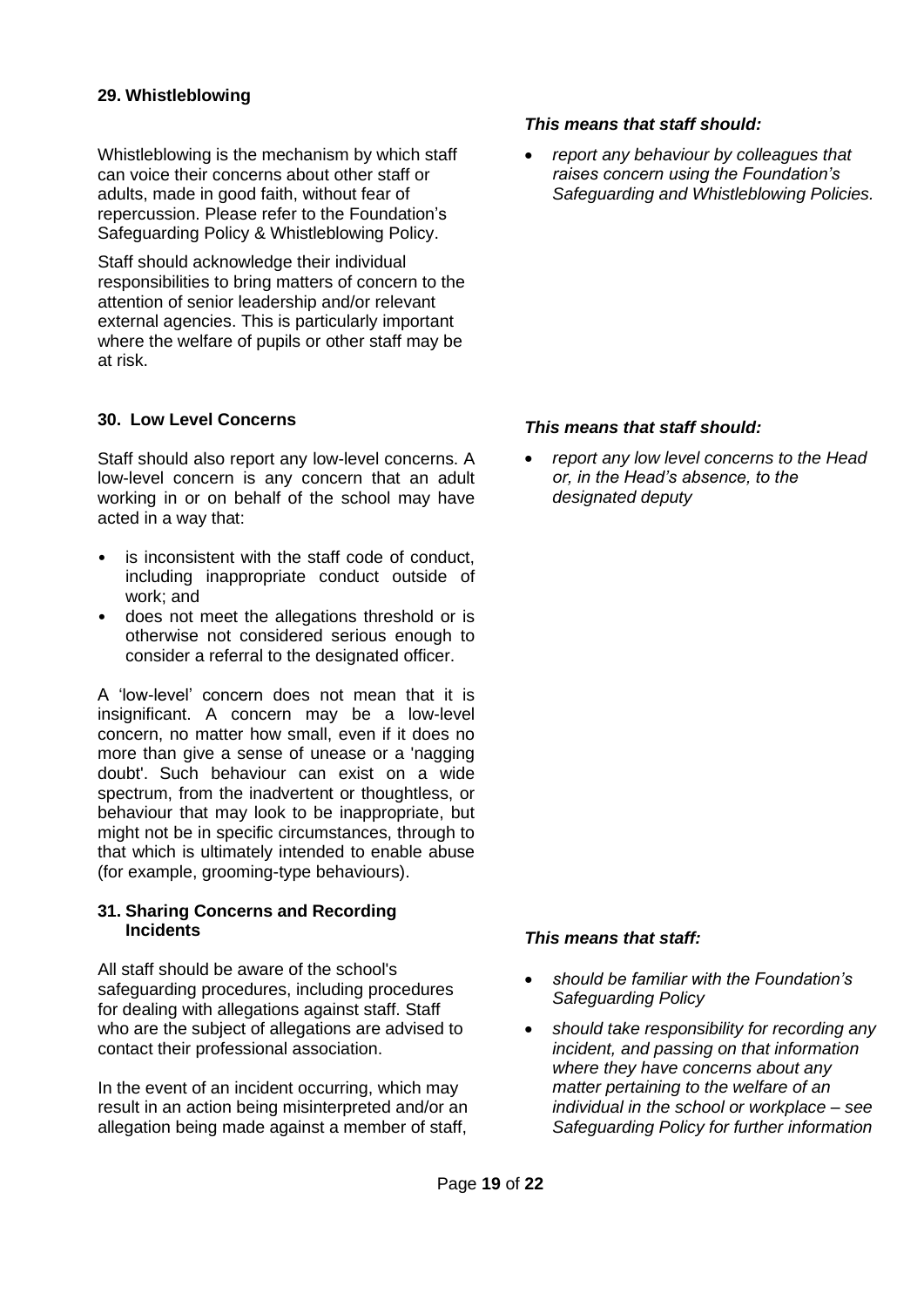the relevant information should be clearly and promptly recorded and reported to senior staff. Early discussion with a parent could avoid any misunderstanding.

Members of staff should feel able to discuss with their line manager any difficulties or problems that may affect their relationship with pupils so that appropriate support can be provided or action can be taken.

#### <span id="page-19-0"></span>**32. Staff who are also parents or friends of parents**

Members of staff who are also parents or friends of parents need to exercise careful judgement and professionalism at all times and need to be acutely aware of potential conflicts of interest.

Staff are likely to socialise with other parents from the school and their children outside the school. They are also likely to have access to confidential information concerning friends and their families and indeed their own children which other parents will not have.

Members of staff who are parents need to be aware of the way they treat their own children in school so they are not given, or perceived to be given, preferential treatment.

Members of staff should feel free to talk about the school and promote it amongst friends, but should exercise caution so that sensitive or confidential information is not disclosed

Members of staff who are parents or friends of parents should discuss with a senior member of staff if they find themselves placed in an awkward or potentially compromising situation.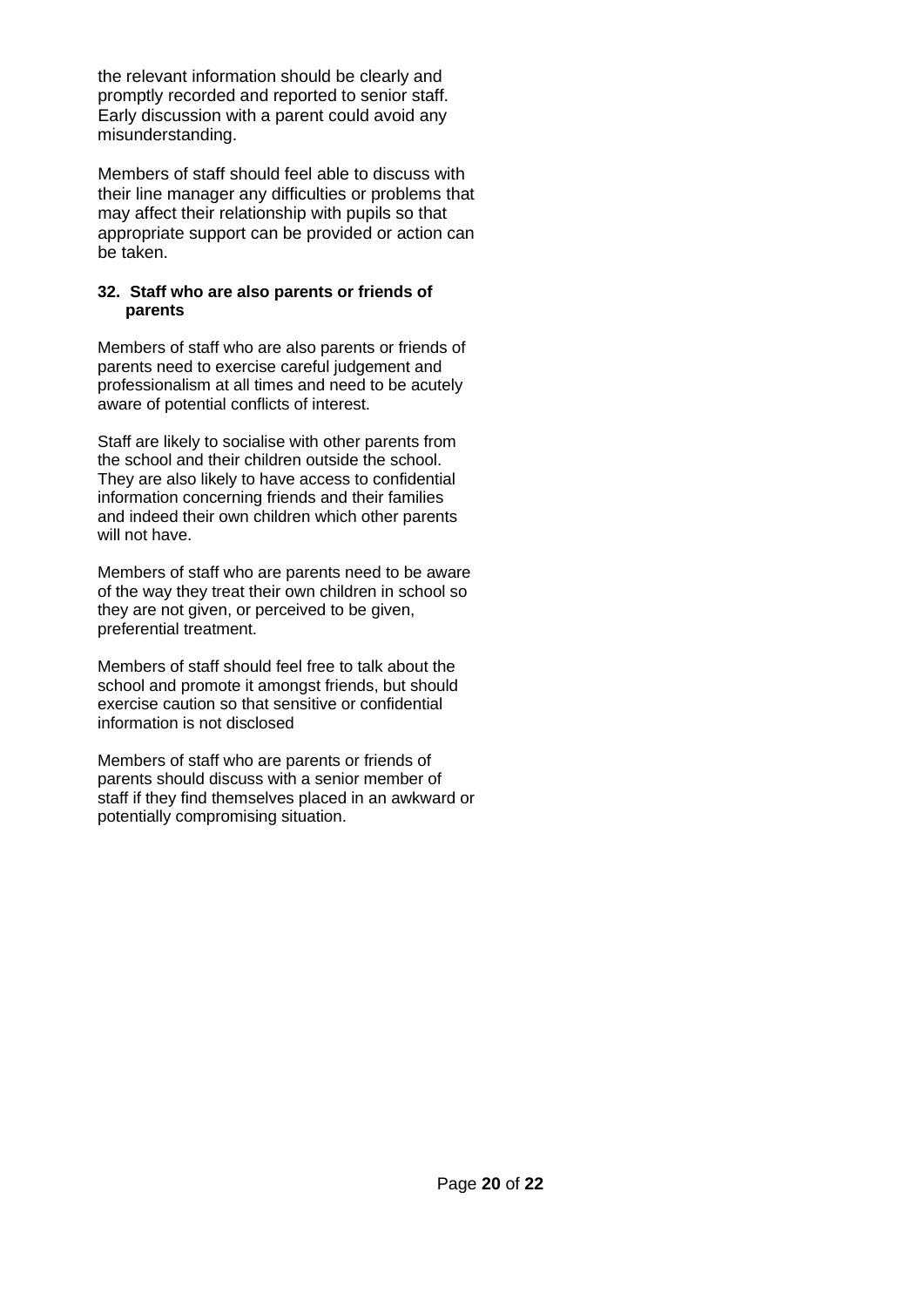#### <span id="page-20-0"></span>**32. Staff conduct and professional relationships**

All staff are expected to be good examples of the school ethos in their work and this includes in their relationships with their colleagues. Staff should treat each other with respect at all times. There will inevitably be occasions where staff come into conflict with each other or have disagreements; in these situations, staff are expected to behave courteously and professionally.

If the nature of the disagreement is serious or staff are unable to resolve the situation, the matter should be reported to line-managers.

Staff should never act, speak or use e-communication in a way that is aggressive, intimidating, or harassing; such behaviour is unacceptable and may be dealt with by the staff disciplinary policy. If any member of staff feels bullied, intimidated or harassed by another member of the school community they should report it to the line-manager and a member of the Senior Leadership Team.

# <span id="page-20-1"></span>**33. Staff Employment Outside of the Foundation**

Any employed member of staff must seek written permission in advance from their Head or Foundation Bursar before applying for any additional employment outside of the Foundation.

Permission will not unreasonably be withheld, but due consideration will be given to the extra workload and potential conflicts of interest.

Private tuition is included in this category and staff should be aware that private tuition of pupils within Foundation schools is not permissible unless there are exceptional circumstances as agreed by the Head of the school.

- *work on a paid basis for anyone else whether on an employed or self-employed, direct or indirect basis without written agreement form the relevant Head or Foundation Bursar*
- *act as a tutor without agreement, note that agreement will not normally be forthcoming where the child is a pupil in the Foundation*